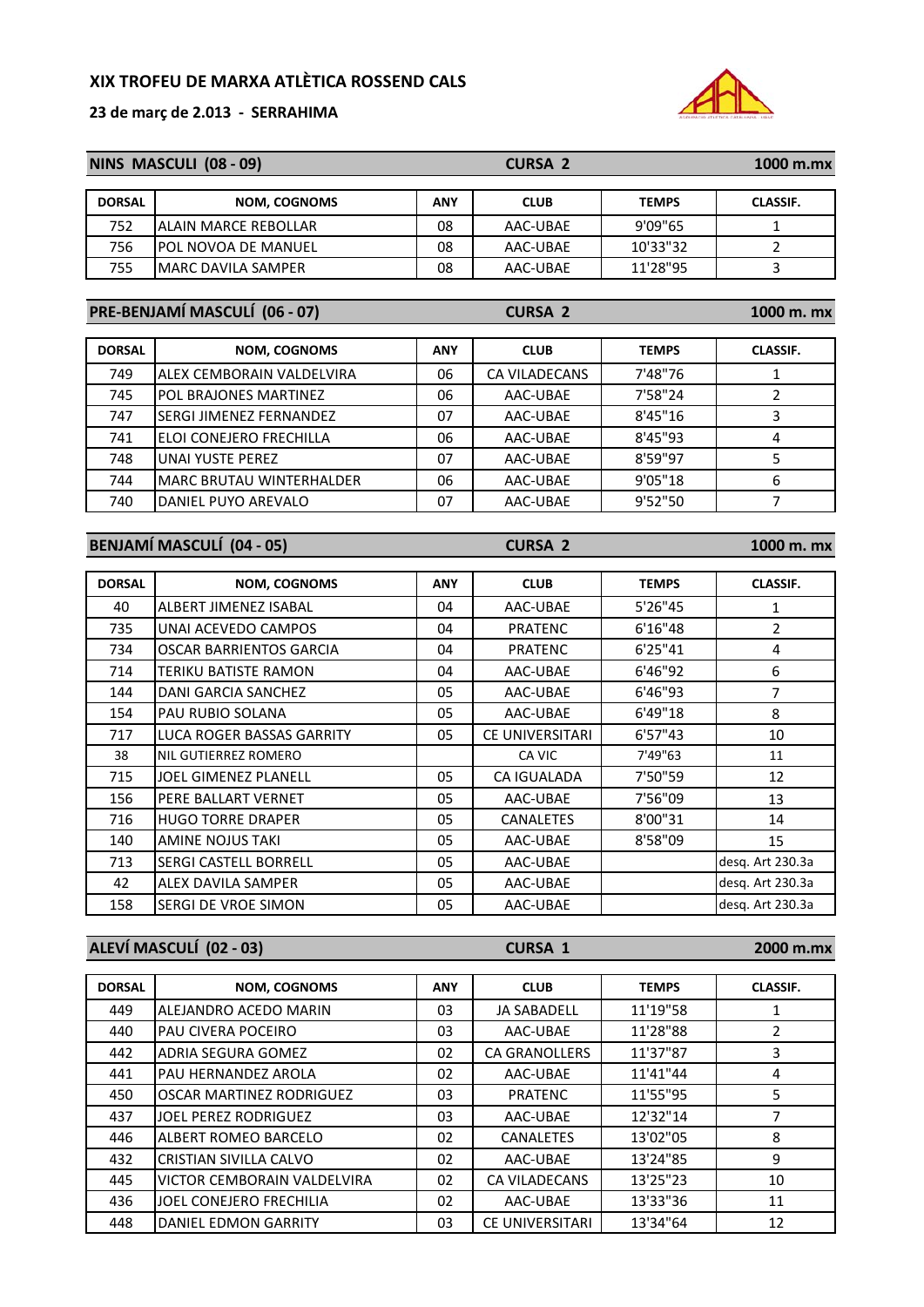**23 de març de 2.013 ‐ SERRAHIMA**



| <b>INFANTIL MASCULÍ (00 - 01)</b> |                                    |             | <b>CURSA 4</b>         | 3000 m.mx    |                   |
|-----------------------------------|------------------------------------|-------------|------------------------|--------------|-------------------|
| <b>DORSAL</b>                     | <b>NOM, COGNOMS</b>                | <b>ANY</b>  | <b>CLUB</b>            | <b>TEMPS</b> | <b>CLASSIF.</b>   |
| 392                               | Quim PUEYO ARTERO                  | $00\,$      | ISS-L'HOSPITALET       | 15'53"78     | 1                 |
| 375                               | DANIEL JIMENEZ ISABAL              | $00\,$      | AAC-UBAE               | 16'01"40     | $\overline{2}$    |
| 389                               | JOEL SANCHEZ NOVENSA               | $00\,$      | <b>CORNELLA AT</b>     | 16'26"45     | 3                 |
| 393                               | ALEX GUTIERREZ ORTEGA              | 01          | <b>UA TERRASSA</b>     | 16'42"81     | 4                 |
| 386                               | <b>SERGI TORNER CABOT</b>          | 00          | <b>CANB</b>            | 16'45"46     | 5                 |
| 395                               | <b>FERRAN CAMPINS PITART</b>       | 00          | <b>UA TERRASSA</b>     | 17'11"02     | 6                 |
| 390                               | ARTUR COLL SICLUNA                 | 01          | FC BARCELONA           | 17'44"29     | 7                 |
| 391                               | Oleg RODRÍGUEZ ORTEGA              | 00          | ISS-L'HOSPITALET       | 18'06"36     | 8                 |
| 387                               | <b>ERNEST COTONAT DONAT</b>        | 01          | <b>CE UNIVERSITARI</b> | 18'07"59     | 9                 |
| 388                               | <b>MARIO ANDREU BASSAS GARRITY</b> | 01          | <b>CE UNIVERSITARI</b> | 18'49"39     | 10                |
| 215                               | <b>CARLOS LUMBRERAS NAVARRO</b>    | $\mathbf 0$ | <b>PENEDES</b>         | 20'07"53     | 11                |
| 394                               | ARNAU MARTINEZ AGUILAR             | $00\,$      | <b>UA TERRASSA</b>     | 20'37"77     | 12                |
| 380                               | ORIOL LOPEZ PUJOL                  | 01          | AAC-UBAE               | 25'04"80     | 13                |
| 383                               | <b>SIMON POMBO HILLENIUS</b>       | 01          | AAC-UBAE               | 25'23"02     | 14                |
| 370                               | ANDREU CANAL SAGARRA               | 01          | AAC-UBAE               |              | desq. Art. 230.6a |
| 367                               | ALBERT CASAS PORTILLO              | 00          | AAC-UBAE               |              | desq. Art. 230.6a |
| 384                               | NICOLAS ORIOL SENGARIZ             | 01          | <b>CANB</b>            |              | desq. Art. 230.6a |

**CADET MASCULÍ (98 ‐ 99) CURSA 3 5000 m.mx**

| <b>DORSAL</b> | <b>NOM, COGNOMS</b>               | <b>ANY</b> | <b>CLUB</b>        | <b>TEMPS</b> | <b>CLASSIF.</b> |
|---------------|-----------------------------------|------------|--------------------|--------------|-----------------|
| 79            | KEVIN CERRO GUDIÑO                | 98         | <b>CORNELLA AT</b> | 26'20"58     |                 |
| 77            | <b>HECTOR HIDALGO MUÑOZ</b>       | 98         | <b>CA IGUALADA</b> | 26'37"24     |                 |
| 80            | Andrei RODRÍGUEZ ORTEGA           | 99         | ISS-L'HOSPITALET   | 26'39"78     |                 |
| 81            | Daniel BOCOS NAVARRO              | 98         | ISS-L'HOSPITALET   | 26'52"55     | 4               |
| 82            | <b>IGABRIEL BALLESTER TATARET</b> | 99         | <b>MUNTANYENC</b>  | 28'08"65     |                 |
| 76            | <b>MAX PI PORTET</b>              | 98         | <b>CA CALELLA</b>  | 28'30"85     | 6               |
| 78            | IJAVIER AOIZ PEREZ DEL MOLINO     | 98         | CANALETES          | 35'13"35     |                 |

| <b>JUVENIL MASCULÍ (96 - 97)</b> |                                  |            | <b>CURSA 5</b>       |              | 5000 m.mx       |
|----------------------------------|----------------------------------|------------|----------------------|--------------|-----------------|
| <b>DORSAL</b>                    | <b>NOM, COGNOMS</b>              | <b>ANY</b> | <b>CLUB</b>          | <b>TEMPS</b> | <b>CLASSIF.</b> |
| 60                               | <b>IIVAN ARENAS DE LA FUENTE</b> | 96         | <b>PRATENC</b>       | 23'58"93     |                 |
| 58                               | <b>INIL RODES LLORENS</b>        | 96         | AAC-UBAE             | 24'21"55     |                 |
| 59                               | MARIO VIÑAS PICAZO               | 96         | <b>CA GRANOLLERS</b> | 24'45"97     |                 |

#### **JUNIOR MASCULÍ (94 ‐ 95) CURSA 5 5000 m.mx**

DORSAL NOM, COGNOMS ANY CLUB TEMPS CLASSIF. 54 David ALBURQUERQUE SANCHEZ 95 | ISS-L'HOSPITALET | 22'02"07 | 1 55 | Marc GUERRERO PLAZA | 95 | ISS-L'HOSPITALET | 22'34"67 | 2 53 CHRISTIAN CUROPOS COSTA 194 CA MANRESA 22'35"40 3

#### **PROMESA MASCULÍ (91 ‐ 92 ‐ 93) CURSA 5 5000 m.mx**

| <b>DORSAL</b> | <b>NOM. COGNOMS</b>               | ANY       | CLUB     | TEMPS            | <b>CLASSIF.</b> |
|---------------|-----------------------------------|-----------|----------|------------------|-----------------|
| 48            | `CABRERA ESTEBAN<br><b>MARC L</b> | റാ<br>ے ر | AAC-UBAE | כר"וווירר<br>. . |                 |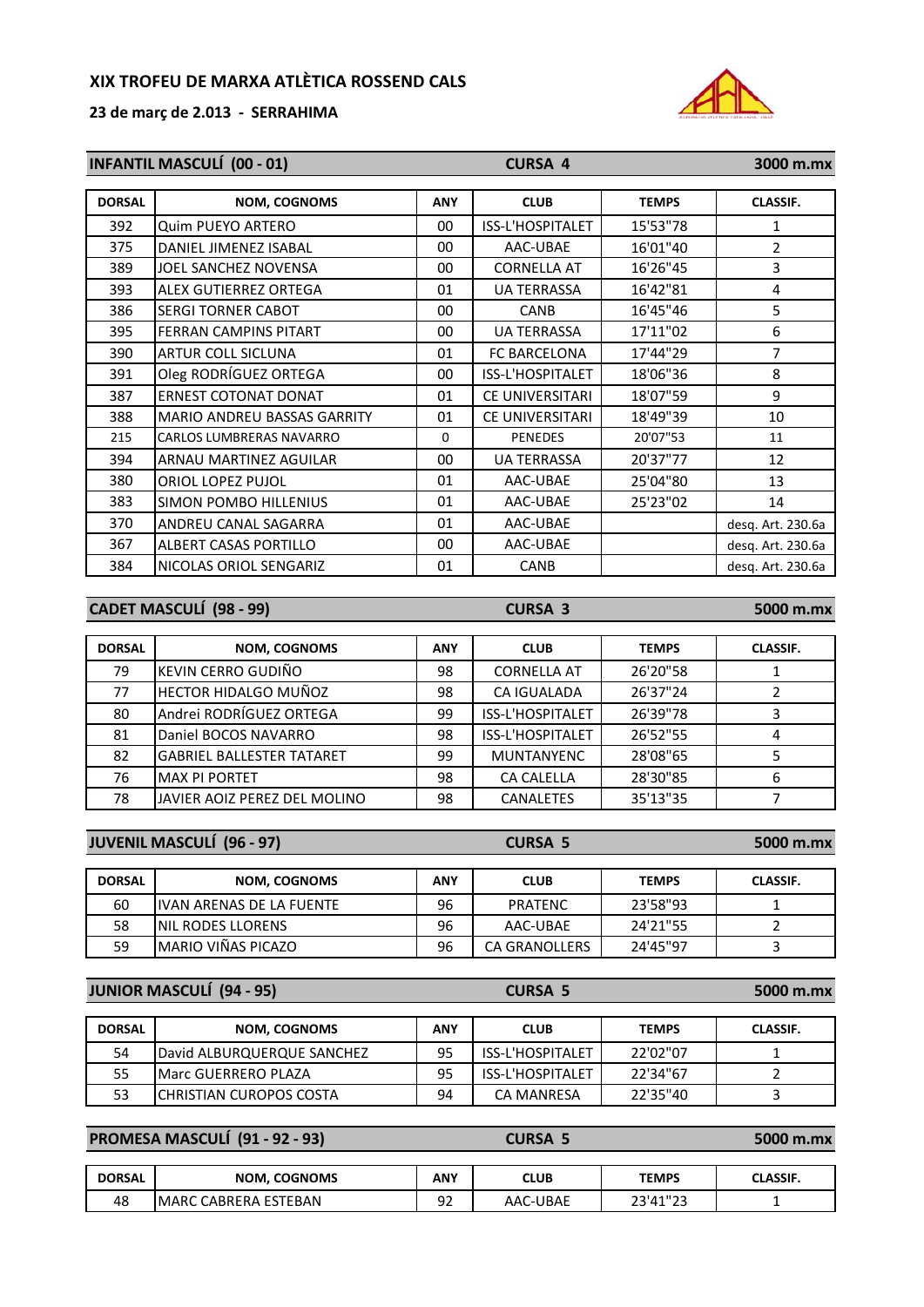**23 de març de 2.013 ‐ SERRAHIMA**



| <b>SENIOR MASCULI</b> |                                    |            | <b>CURSA 5</b>    | 5000 m.mx    |                 |
|-----------------------|------------------------------------|------------|-------------------|--------------|-----------------|
| <b>DORSAL</b>         | <b>NOM, COGNOMS</b>                | <b>ANY</b> | <b>CLUB</b>       | <b>TEMPS</b> | <b>CLASSIF.</b> |
| 32                    | Claudio VILLANUEVA FLORES          | 88         | ISS-L'HOSPITALET  | 20'48"90     | 1               |
| 33                    | <b>DAVID SANCHEZ FERRER</b>        | 73         | <b>PRATENC</b>    | 23'33"77     | $\overline{2}$  |
| 31                    | <b>GUILLEM PEREZ ALFRANCA</b>      | 83         | AT INTEC-ZOITI    | 24'29"52     | 3               |
| 34                    | DAVID RUA                          | 81         | <b>UA BARBERA</b> | 24'33"64     | 4               |
|                       |                                    |            |                   |              |                 |
|                       | <b>VETERA MASCULÍ</b>              |            | <b>CURSA 3</b>    |              | 5000 m.mx       |
|                       |                                    |            |                   |              |                 |
| <b>DORSAL</b>         | <b>NOM, COGNOMS</b>                | <b>ANY</b> | <b>CLUB</b>       | <b>TEMPS</b> | <b>CLASSIF.</b> |
| 37                    | <b>FELIX GOMEZ PARRA</b>           | 76         | AAC-UBAE          | 23'19"19     | 1               |
| 36                    | DAVID CERVELLO ESPAÑOL             | 77         | AAC-UBAE          | 26'00"21     | $\overline{2}$  |
| 35                    | ALBERTO TELLO CANO                 | 72         | AAC-UBAE          | 27'26"80     | 3               |
| 250                   | <b>ALBERTO CEMBORAIN RODRIGUEZ</b> | 71         | <b>GAVA</b>       | 28'11"60     | 4               |
| 537                   | <b>EDUARD VIVES VISA</b>           | 65         | CANB              | 28'58"54     | 5               |
| 219                   | JOSEP BERLANDINO FERNANDEZ         | 67         | <b>CANALETES</b>  | 29'41"83     | 6               |
| 216                   | <b>JOSE ESTEBAN RUIZ</b>           |            | <b>PENEDES</b>    | 30'46"49     | 7               |
| 218                   | <b>JUAN CARLOS LUMBRERAS</b>       |            | <b>PENEDES</b>    | 30'59"74     | 8               |
| 571                   | ALBERT RIBAS GUASCH                | 41         | <b>CA CALELLA</b> | 33'43"80     | 9               |
| 225                   | JOSEP JULIA BRETOS SALDAÑA         | 65         | CANALETES         | 35'36"82     | 10              |
|                       |                                    |            |                   |              |                 |
|                       | $1810$ Pracess $180$ $80$          |            | $ \sim \sim$      |              |                 |

| <b>NINS FEMENI (08 - 09)</b> |                                |     | <b>CURSA 2</b> |              | $1000$ m.mx     |
|------------------------------|--------------------------------|-----|----------------|--------------|-----------------|
|                              |                                |     |                |              |                 |
| <b>DORSAL</b>                | <b>NOM, COGNOMS</b>            | ANY | <b>CLUB</b>    | <b>TEMPS</b> | <b>CLASSIF.</b> |
| 750                          | <b>JABRIL GUTIERREZ SABATE</b> | 08  | AAC-UBAE       | 10'07"83     |                 |
| 751                          | <b>JULIA SAURA DE CANALS</b>   | 08  | AAC-UBAE       | 10'48"01     |                 |

| PRE-BENJAMÍ FEMENI (06 - 07) |                              | <b>CURSA 2</b> |             |              | 1000 m. mx      |  |
|------------------------------|------------------------------|----------------|-------------|--------------|-----------------|--|
| <b>DORSAL</b>                | <b>NOM, COGNOMS</b>          | <b>ANY</b>     | <b>CLUB</b> | <b>TEMPS</b> | <b>CLASSIF.</b> |  |
| 737                          | <b>IMAR ORTELLS PEREZ</b>    | 06             | AAC-UBAE    | 8'01"44      |                 |  |
| 736                          | <b>IINES MORAN MAYGUA</b>    | 07             | AAC-UBAE    | 9'09"60      |                 |  |
| 738                          | <b>IARES GIMENEZ PLANELL</b> | 07             | CA IGUALADA | 9'54"67      |                 |  |

**BENJAMÍ FEMENI (04 ‐ 05) CURSA 2 1000 m. mx**

| <b>DORSAL</b> | <b>NOM, COGNOMS</b>         | <b>ANY</b> | <b>CLUB</b>        | <b>TEMPS</b> | <b>CLASSIF.</b> |
|---------------|-----------------------------|------------|--------------------|--------------|-----------------|
| 975           | <b>ERICA DURO ROMERAL</b>   | 05         | <b>VILADECANS</b>  | 5'56"99      |                 |
| 520           | LAIA CANTARELL DELGADO      | 04         | AAC-UBAE           | 6'18"38      |                 |
| 523           | <b>DAINARA GARCIA VEGAS</b> | 04         | <b>PRATENC</b>     | 6'37"34      |                 |
| 521           | <b>MARINA ABELLO SIMON</b>  | 04         | AAC-UBAE           | 6'52"48      | 4               |
| 938           | IRUTH BRONCANO SOPENA       | 04         | AAC-UBAE           | 6'52"51      |                 |
| 525           | PAULA MERINO SANTIAGO       | 04         | <b>PRATENC</b>     | 7'11"83      | 6               |
| 522           | ASHA SANCHEZ NOVENSA        | 04         | <b>CORNELLA AT</b> |              | desg. Art 230.3 |
| 982           | <b>ANDREA SOLANA FRIAS</b>  | 05         | <b>PRATENC</b>     |              | desg. Art 230.3 |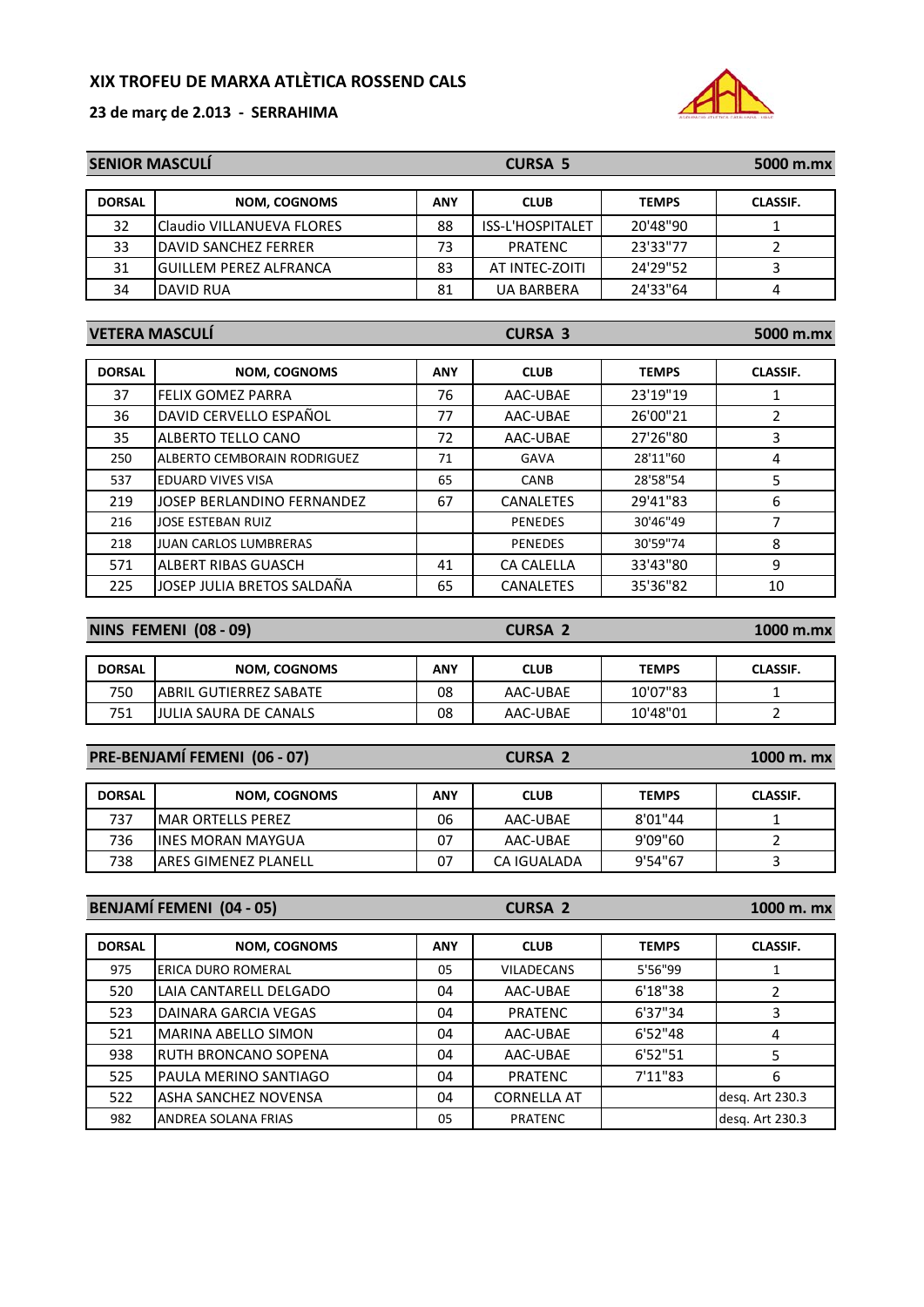

| ALEVÍ FEMENI (02 - 03) |                                  |                | <b>CURSA 1</b>     | 2000 m.mx    |                 |
|------------------------|----------------------------------|----------------|--------------------|--------------|-----------------|
| <b>DORSAL</b>          | <b>NOM, COGNOMS</b>              | ANY            | <b>CLUB</b>        | <b>TEMPS</b> | CLASSIF.        |
| 397                    | ALEXIA PALOMERO DONADEU          | 02             | AAC-UBAE           | 11'08"90     | $\mathbf{1}$    |
| 418                    | <b>IRIA TEIJEIRO GAMEZ</b>       | 02             | <b>CANB</b>        | 12'00"65     | $\overline{2}$  |
| 444                    | <b>LAURA GIMENEZ PLANELL</b>     | 03             | CA IGUALADA        | 12'08"79     | 3               |
| 976                    | MARINA MARTINEZ BELTRAN          | $\overline{2}$ | <b>VILADECANS</b>  | 12'20"19     | 4               |
| 422                    | ELENA MARTINEZ GONZALEZ          | 02             | <b>CORNELLA AT</b> | 12'46"04     | 5               |
| 950                    | LAURA GUTIERREZ ROMERO           | 3              | CA VIC             | 12'53"87     | 6               |
| 425                    | Marta OBRADORS BARO              | 03             | ISS-L'HOSPITALET   | 12'53"87     | $\overline{7}$  |
| 420                    | <b>BLANCA RUFFO FERNANDEZ</b>    | 02             | CE UNIVERSITARI    | 13'02"71     | 8               |
| 406                    | DUNA MALET ARMENGOL              | 03             | AAC-UBAE           | 13'56"59     | 9               |
| 400                    | CARLA ALTABELLA PROS             | 03             | AAC-UBAE           | 14'02"68     | 10              |
| 426                    | Nuria PEREIRAS NEIRA             | 02             | ISS-L'HOSPITALET   | 14'05"24     | 11              |
| 415                    | PAULA PEREZ NICASI               | 03             | AAC-UBAE           | 14'06"50     | 12              |
| 421                    | SARA PEREZ GARCIA                | 03             | CE UNIVERSITARI    | 14'12"43     | 13              |
| 977                    | ANNA GARCIA MARTIN-DOMEADIOS     | 3              | <b>VILADECANS</b>  | 14'17"83     | 14              |
| 410                    | MARTA OLIVERA SORIANO            | 03             | AAC-UBAE           | 14'19"07     | 15              |
| 402                    | CARLA CASADESUS FERNANDEZ        | 03             | AAC-UBAE           | 14'45"75     | 16              |
|                        |                                  |                |                    |              |                 |
|                        | <b>INFANTIL FEMENI (00 - 01)</b> |                | <b>CURSA 6</b>     |              | 3000 m.mx       |
| <b>DORSAL</b>          | <b>NOM, COGNOMS</b>              | <b>ANY</b>     | <b>CLUB</b>        | <b>TEMPS</b> | <b>CLASSIF.</b> |
| 147                    | <b>MARIONA GARCIA ROVIRA</b>     | 00             | AAC-UBAE           | 16'27"75     | $\mathbf{1}$    |
| 355                    | JULIA DE TORRES GIMENO           | $00\,$         | <b>CORNELLA AT</b> | 16'36"58     | $\overline{2}$  |
| 348                    | MIREIA BOHILS TENAS              | 01             | <b>CA CALELLA</b>  | 18'19"63     | 3               |
| 349                    | AINA MUÑOZ MOLINA                | 01             | CA CASTELLAR       | 18'43"23     | 4               |
| 362                    | IZASCUN ACEVEDO CAMPOS           | 00             | <b>PRATENC</b>     | 19'20"18     | 5               |
| 351                    | <b>JULIA CASTELLS LLACH</b>      | 00             | CANALETES          | 19'35"01     | 6               |
| 357                    | PAULA SAYAGO CEREZO              | 01             | <b>CORNELLA AT</b> | 19'40"62     | $\overline{7}$  |
| 978                    | NOELIA CALLERO SANCHEZ           | 1              | <b>VILADECANS</b>  | 20'06"94     | 8               |
| 358                    | Gemma FREIXAS ANGUERA            | 00             | ISS-L'HOSPITALET   | 20'10"01     | 9               |
| 153                    | NEREA RABAIXET TORTOSA           | 01             | AAC-UBAE           | 20'29"19     | 10              |
| 127                    | ALICIA AGUINALIU DELGADO         | 00             | AAC-UBAE           | 20'43"40     | 11              |
| 128                    | ANDREA CIVERA POCEIRO            | 00             | AAC-UBAE           | 20'57"74     | 12              |
| 356                    | LYDIA MARIN DOMINGO              | 00             | <b>CORNELLA AT</b> | 21'06"05     | 13              |
| 353                    | MARIA COMA PUJADAS               | 00             | CE UNIVERSITARI    | 21'06"59     | 14              |
| 131                    | ANNA OLIVERA SORIANO             | 00             | AAC-UBAE           | 22'04"21     | 15              |
| 157                    | NURIA SOLSONA SADURNI            | 00             | AAC-UBAE           | 22'27"09     | 16              |
| 132                    | <b>BERTA GOL PEREZ</b>           | 00             | AAC-UBAE           | 22'28"53     | 17              |
| 343                    | PAULA PUYO AREVALO               | 01             | AAC-UBAE           | 24'17"17     | 18              |
| 364                    | BELEN HEREDIA RODRIGUEZ          | 00             | <b>UA TERRASSA</b> | 25'57"83     | 19              |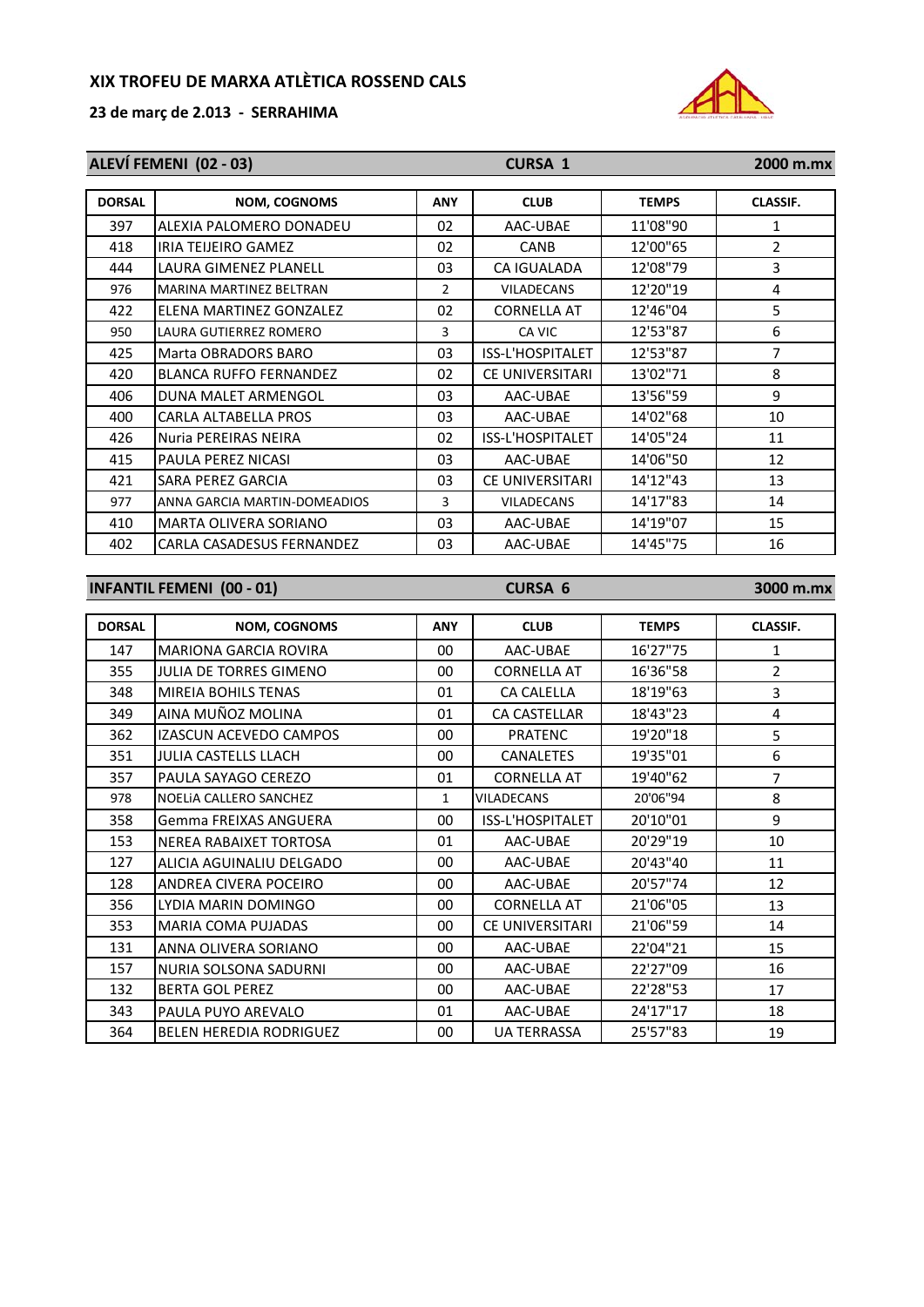

|                      | <b>CADET FEMENI (98 - 99)</b>        |            | <b>CURSA 6</b>     |              | 3000 m.mx               |
|----------------------|--------------------------------------|------------|--------------------|--------------|-------------------------|
| <b>DORSAL</b>        | <b>NOM, COGNOMS</b>                  | <b>ANY</b> | <b>CLUB</b>        | <b>TEMPS</b> | <b>CLASSIF.</b>         |
| 66                   | Alicia CASTEJON LATRAS               | 99         | ISS-L'HOSPITALET   | 15'10"15     | $\mathbf{1}$            |
| 71                   | TABATA CANO VEGAS                    | 98         | <b>PRATENC</b>     | 15'42"31     | $\overline{2}$          |
| 61                   | MARIA NICOLAS SOLA                   | 98         | AAC-UBAE           | 16'03"45     | 3                       |
| 233                  | <b>GEORGINA BETLEJ</b>               | 99         | <b>GIRONA</b>      | 16'27"75     | $\overline{4}$          |
| 70                   | OLGA ROVIRA MONTANE                  | 99         | <b>PRATENC</b>     | 17'00"05     | 5                       |
| 73                   | JUDITH GUTIERREZ ORTEGA              | 99         | <b>UA TERRASSA</b> | 17'36"63     | 6                       |
| 62                   | MARINA GONZALEZ SORRIBAS             | 98         | AAC-UBAE           | 17'40"19     | $\overline{7}$          |
| 64                   | <b>JULIA BRETOS LAHERA</b>           | 98         | <b>CANALETES</b>   | 18'51"07     | 8                       |
| 67                   | Melani ALCARAZ LOPEZ                 | 98         | ISS-L'HOSPITALET   | 20'59"51     | 9                       |
|                      | <b>JUVENIL FEMENI (96 - 97)</b>      |            | <b>CURSA 3</b>     |              |                         |
|                      |                                      |            |                    |              | 5000 m.mx               |
| <b>DORSAL</b>        | <b>NOM, COGNOMS</b>                  | <b>ANY</b> | <b>CLUB</b>        | <b>TEMPS</b> | <b>CLASSIF.</b>         |
| 56                   | ALBA SERRANO MEDINA                  | 97         | AAC-UBAE           | 28'38"66     | $\mathbf{1}$            |
|                      |                                      |            | <b>CURSA 3</b>     |              |                         |
|                      | <b>JUNIOR FEMENI (94 - 95)</b>       |            |                    |              | 5000 m.mx               |
| <b>DORSAL</b>        | <b>NOM, COGNOMS</b>                  | <b>ANY</b> | <b>CLUB</b>        | <b>TEMPS</b> | <b>CLASSIF.</b>         |
| 49                   | Lorena PEDRERO DUARTE                | 95         | ISS-L'HOSPITALET   | 26'23"12     | $\mathbf{1}$            |
| 57                   | <b>MARIONA MARTINEZ VALERO</b>       | 95         | AAC-UBAE           | 41'15"03     | $\overline{2}$          |
|                      | <b>PROMESA FEMENI (91 - 92 - 93)</b> |            | <b>CURSA 3</b>     |              | 5000 m.mx               |
|                      |                                      |            |                    |              |                         |
| <b>DORSAL</b>        | NOM, COGNOMS                         | <b>ANY</b> | <b>CLUB</b>        | <b>TEMPS</b> | <b>CLASSIF.</b>         |
| 43                   | MAR JUAREZ GALLARDO                  | 93         | AAC-UBAE           | 24'20"99     | $\mathbf{1}$            |
| 45                   | RAQUEL LEON ASENSIO                  | 91         | CA VALLADOLID      | 28'38"66     | $\overline{2}$          |
| 46                   | MELANIE CADAVID NIETO                | 93         | <b>LLEIDA UA</b>   | 30'45"87     | 3                       |
| 44                   | SILVIA GONZALEZ CAMPS                | 92         | CA IGUALADA        | 33'53"24     | $\overline{\mathbf{4}}$ |
| 47                   | <b>ALOMA VIVES</b>                   | 93         | <b>UA BARBERA</b>  | 33'56"34     | 5                       |
|                      |                                      |            |                    |              |                         |
| <b>SENIOR FEMENÍ</b> |                                      |            | <b>CURSA 3</b>     |              | 5000 m.mx               |

| <b>DORSAL</b>  | <b>NOM, COGNOMS</b>            | <b>ANY</b> | CLUB                | <b>TEMPS</b> | <b>CLASSIF.</b> |
|----------------|--------------------------------|------------|---------------------|--------------|-----------------|
| 28             | <b>IRAQUEL GONZALEZ CAMPOS</b> | 89         | <b>FC BARCELONA</b> | 22'12"74     |                 |
| ~-<br><u>.</u> | ICARME ROBLES RIUS             | -          | CA MANRESA          |              | Ret.            |

| <b>VETERA FEMENI</b> |                     |            | <b>CURSA 3</b> |              | 5000 m.mx       |  |  |  |
|----------------------|---------------------|------------|----------------|--------------|-----------------|--|--|--|
|                      |                     |            |                |              |                 |  |  |  |
| <b>DORSAL</b>        | <b>NOM, COGNOMS</b> | <b>ANY</b> | <b>CLUB</b>    | <b>TEMPS</b> | <b>CLASSIF.</b> |  |  |  |
| 229                  | <b>BEATA BETLEJ</b> | 68         | <b>GIRONA</b>  | 30'18"16     |                 |  |  |  |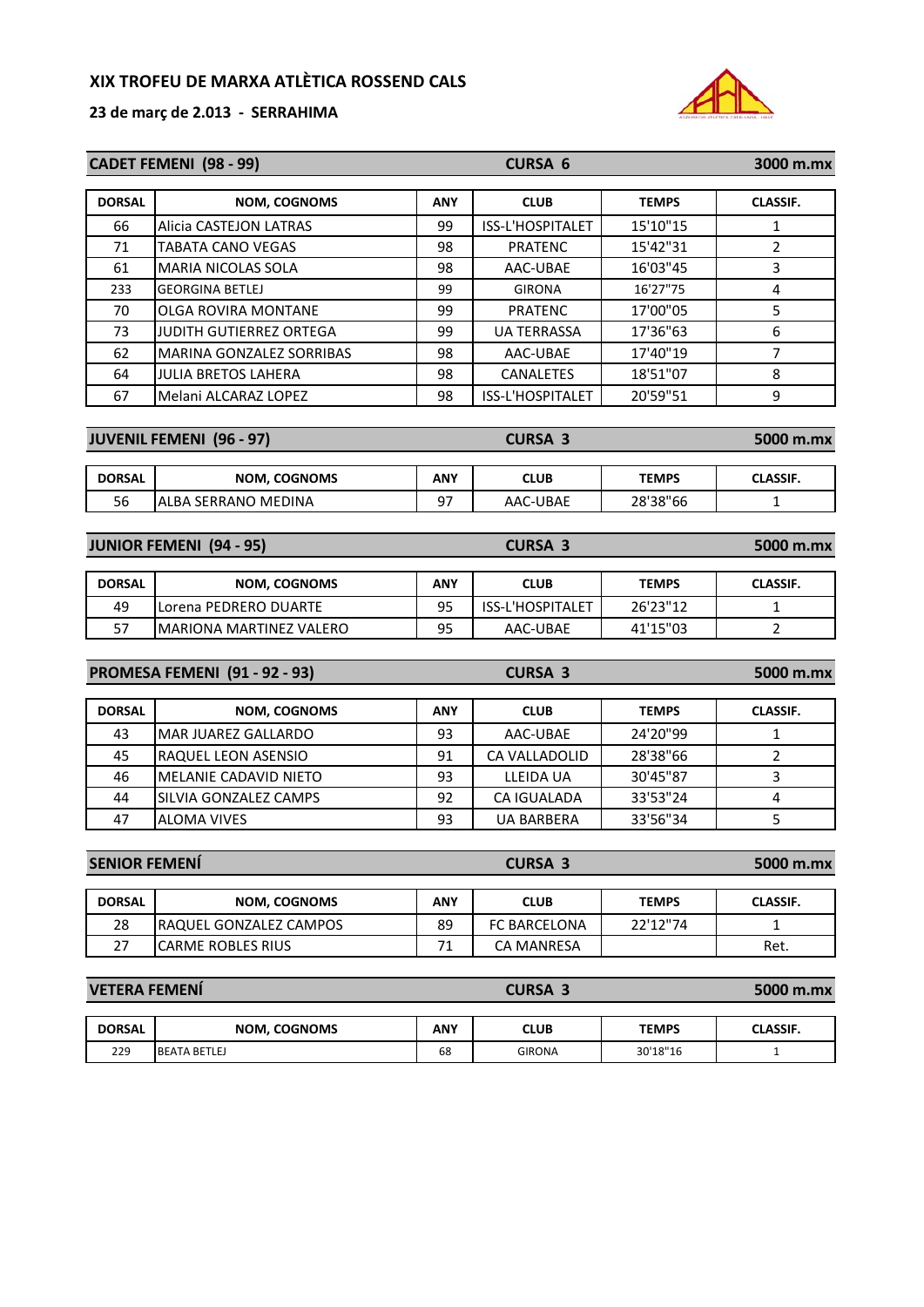# **VIII TROFEU MAR GOMEZ**

# **VIII TROFEU JOAQUIM RISUEÑO**



| 100 m.ll MASCULI               |    | <b>TROFEU MAR GOMEZ</b> |              |
|--------------------------------|----|-------------------------|--------------|
|                                |    |                         | Vent: $+0.0$ |
| DANIEL GOMEZ DOMENECH          | 91 | CA CASTELLAR            | 11"92        |
| <b>GERARD GODIA GASCH</b>      | 98 | <b>UCA</b>              | 12"12        |
| ARNAU PALOMERO DONADEU         | 98 | AAC-UBAE                | 12"21        |
| ABDEL EL HADI                  | 91 | AAC-UBAE                | 12"46        |
| FERRAN BATISTE SALA            | 63 | PRATENC                 | 13"37        |
|                                |    |                         |              |
|                                |    |                         | Vent: $+1,3$ |
| <b>BENITO SINTES MONSERRAT</b> | 96 | CA MANRESA              | 11"87        |
| ISMAEL BAYARRI JASO            | 97 | AAC-UBAE                | 12"94        |
| SERGI ARIAS FERNANDEZ          | 98 | <b>UCA</b>              | 14"03        |
| RAUL BALLESTEROS PEREZ         | 98 | AAC-UBAE                | 14"12        |

| 100 m.ll FEMENI               |    | <b>TROFEU MAR GOMEZ</b> |              |
|-------------------------------|----|-------------------------|--------------|
|                               |    |                         | Vent: $+0,8$ |
| <b>JULIA QUEVEDO SUBIRATS</b> | 97 | <b>CA MANRESA</b>       | 13"00        |
| <b>ANNA OLIVE MARTI</b>       | 89 | <b>CA CASTELLAR</b>     | 13"07        |
| NATALIA FLORENTIN MASSANA     | 98 | GAVA                    | 13"12        |
| AINA GRIFE ROUAN              | 96 | <b>CA MANRESA</b>       | 13"14        |
| LAURA MANUBENS MARQUEZ        | 96 | <b>CA MANRESA</b>       | 13"22        |
| ANNA LOZANO PEREZ             | 99 | <b>CA MANRESA</b>       | 14"03        |
| ALBA AMAT FFRNANDFZ           | 98 | AAC-UBAE                | 14"18        |
|                               |    |                         |              |
|                               |    |                         | Vent: $+0.3$ |
| INGRID PFIG MUNTE             | 98 | <b>CA MANRESA</b>       | 13"99        |
| ANNA FELIU CATALAN            | 99 | <b>CA MANRESA</b>       | 14"05        |
| NIRUTA LOPE GONZALEZ          | 99 | AAC-UBAE                | 14"19        |
| MARIA PERRAMON MASCARO        | 95 | <b>CA MANRESA</b>       | 14"68        |
| <b>JUDIT PEREZ PEREZ</b>      | 98 | AAC-UBAE                | 15"33        |
| ARIADNA MORENO LARA           | 99 | AAC-UBAE                | 15"73        |

| 400 m.ll MASCULI               |    | TROFEU JOAQUIM RISUEÑO  |       |
|--------------------------------|----|-------------------------|-------|
|                                |    |                         |       |
| ANDRES RAMOS URETA             | 96 | AAC-UBAE                | 52"56 |
| <b>MARC FERRES CONEJERO</b>    | 91 | AAC-UBAE                | 53"37 |
| MARÇAL ROCA CARBONELL          | 95 | UNIVERSITARI            | 53"51 |
| TARFK ALRIFAI ALHAMAD          | 96 | AAC-UBAE                | 54"93 |
| <b>BRU TRABAL MARFANY</b>      | 93 | AAC-UBAE                | 55"57 |
| ALBERT NOGUERAS TARRERO        | 92 | UNIVERSITARI            | 55"58 |
|                                |    |                         |       |
| ALFIX CABANACH MARTI           | 97 | AAC-UBAE                | 55"16 |
| ALEJANDRO GALAN DOMINGUEZ      | 97 | <b>UCA</b>              | 57"13 |
| <b>MARCOS NOTIVOLI CANTERO</b> | 90 | AAC-UBAE                | 57"80 |
| <b>MARC MARTIN BENITO</b>      | 95 | <b>ISS-L'HOSPITALET</b> | 58"61 |
| RAUL MORENO                    | 97 | AAC-UBAE                | 59"41 |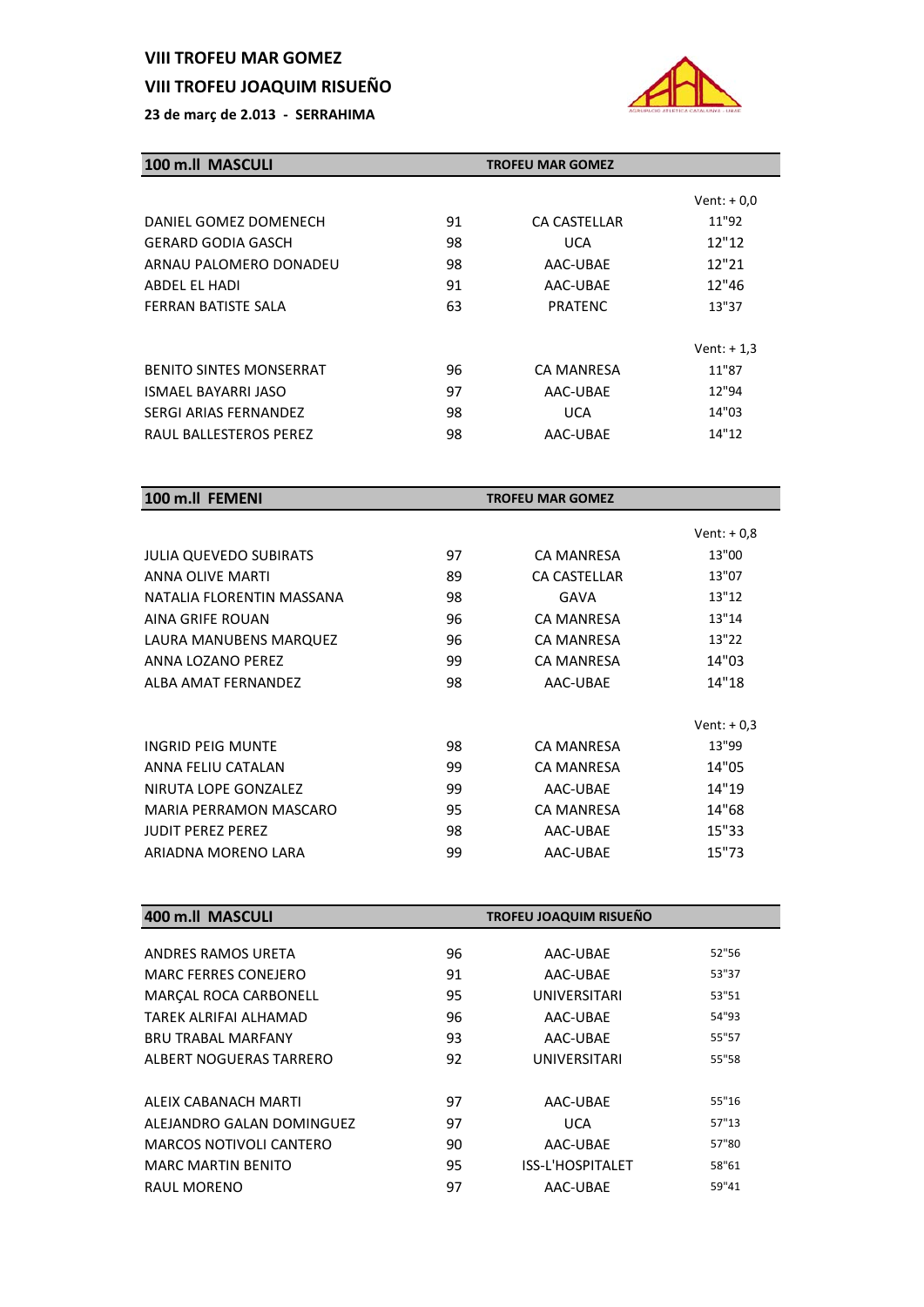# **VIII TROFEU MAR GOMEZ**

#### **VIII TROFEU JOAQUIM RISUEÑO**

**23 de març de 2.013 ‐ SERRAHIMA**



| 400 m.II FEMENI                |    | TROFEU JOAQUIM RISUEÑO |         |
|--------------------------------|----|------------------------|---------|
|                                |    |                        |         |
| ANNA OLIVE MARTI               | 89 | CA CASTELLAR           | 1'02"64 |
| <b>JULIA BUSQUETS ESCOVERT</b> | 96 | <b>CA MANRESA</b>      | 1'04"06 |
| <b>JULIA QUEVEDO SUBIRATS</b>  | 97 | <b>CA MANRESA</b>      | 1'04"34 |
| AINA GRIFE ROUAN               | 96 | <b>CA MANRESA</b>      | 1'05"23 |
| LAURA COSTA SERRA              | 96 | <b>CA MANRESA</b>      | 1'08"44 |
| ANA FUENTES SOLA               | 97 | <b>UA TERRASSA</b>     | 1'11"81 |
| DIANA ORMEÑO GUTIERREZ         | 97 | AAC-UBAE               | 1'15"06 |

#### **400 m.t FEMENI**

| ANNA GARCIA ROVIRA     | 97 | AAC-UBAE   | 1'12"80 |
|------------------------|----|------------|---------|
| CELIA CARO FAURE       | 96 | <b>UCA</b> | 1'14"67 |
| MARIA PERRAMON MASCARO | 95 | CA MANRESA | 1'17"60 |
| ELENA SANS NARVONA     | 97 | CA MANRESA | 1'19"14 |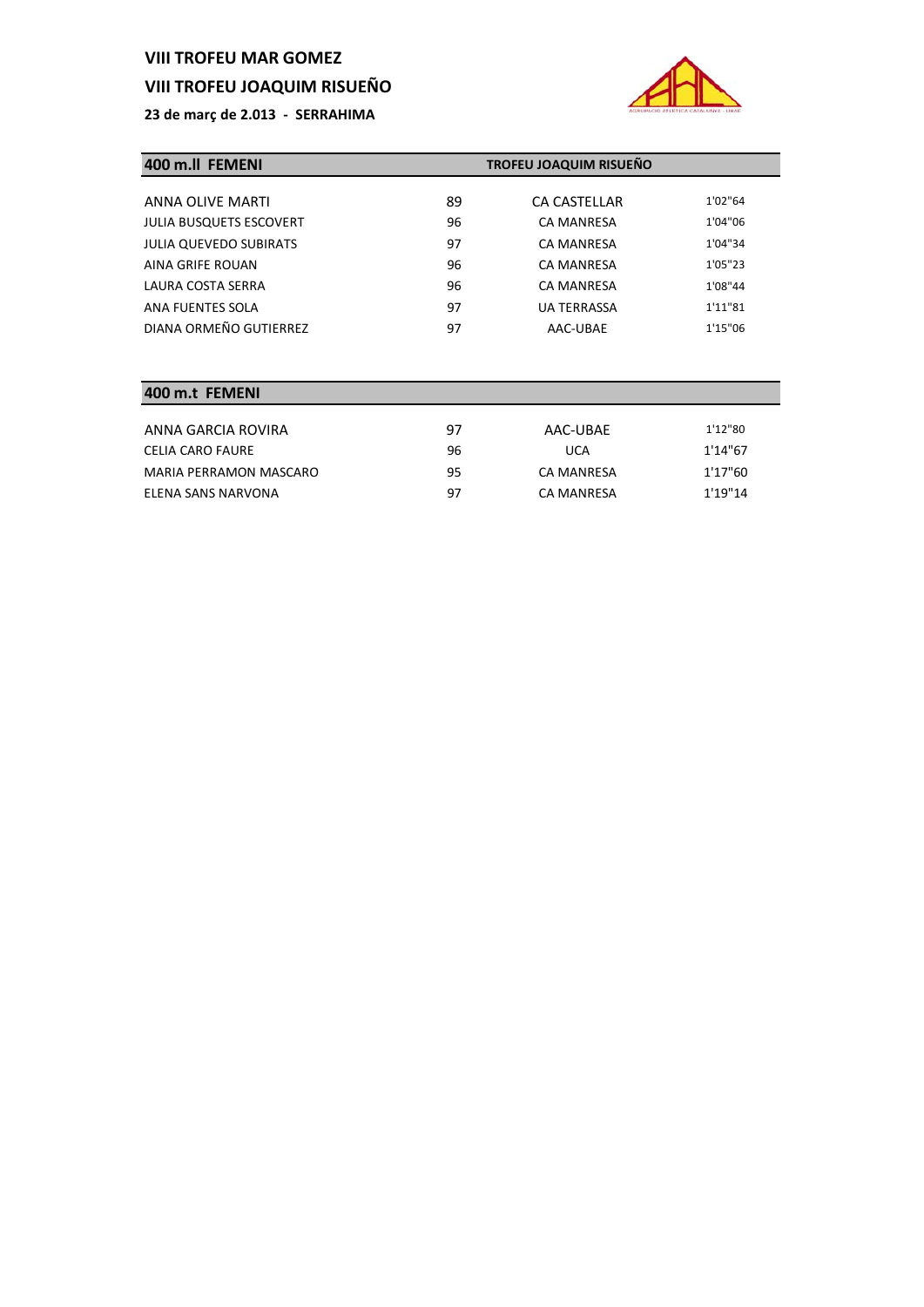#### **VIII TROFEU MAR GOMEZ**

# **VIII TROFEU JOAQUIM RISUEÑO**



| <b>LLARGADA MASCULINA</b>      | 19 | 2 <sup>o</sup>      | 3 <sup>o</sup> | 4º             | 52             | 6º     | <b>MARCA</b>   |                |              |
|--------------------------------|----|---------------------|----------------|----------------|----------------|--------|----------------|----------------|--------------|
|                                |    |                     |                |                |                |        |                |                |              |
| <b>ABDEL EL HADI</b>           | 91 | AAC-UBAE            | X              | X              | 5.69           | X      | 5.71           | 6.11           | 6.11         |
| <b>MARTI SUGRANYES GRANE</b>   | 97 | <b>CA MANRESA</b>   | 5.95           | 6.10           | 5.70           | 5.80   | X              | 6.06           | 6.10         |
| <b>BENITO SINTES MONSERRAT</b> | 96 | <b>CA MANRESA</b>   | X              | X              | 5.69           | 5.67   | X              | 5.77           | 5.77         |
| DANIEL GOMEZ DOMENECH          | 91 | <b>CASTELLAR</b>    | 4.68           | X              | X              | x      | 5.25           | 5.48           | 5.48         |
| ARNAU PALOMERO DONADEU         | 98 | AAC-UBAE            | 5.22           | 5.40           | 5.46           | 5.26   | 5.20           | 5.17           | 5.46         |
| SERGIO MARTIN ACOSTA           | 81 | <b>UNIVERSITARI</b> | 4.94           | 5.16           | 5.15           | 5.06   | 5.27           | 5.35           | 5.35         |
| FERRAN BATISTE SALA            | 63 | <b>PRATENC</b>      | 4.79           | 5.23           | 5.12           | 5.19   | 5.10           | X              | 5.23         |
| <b>ISMAEL BAYARRI JASO</b>     | 97 | AAC-UBAE            | 4.84           | X              | 5.04           | 4.74   | 4.70           | 5.04           | 5.04         |
|                                |    |                     |                |                |                |        |                |                |              |
| <b>VENT LLARGADA MASCULINA</b> |    |                     | 1 <sup>°</sup> | 2 <sup>o</sup> | 3 <sup>o</sup> | 4º     | 5 <sup>2</sup> | 6º             |              |
| <b>ABDEL EL HADI</b>           | 91 | AAC-UBAE            | $\Omega$       | 0.9            | 0.7            | 0.3    | $-0,1$         | 0.8            |              |
| <b>MARTI SUGRANYES GRANE</b>   | 97 | <b>CA MANRESA</b>   | 0.8            | 2.1            | $-0,4$         | $-0,2$ | 1.4            | 1.5            |              |
| <b>BENITO SINTES MONSERRAT</b> | 96 | <b>CA MANRESA</b>   | 0.4            | 1.2            | $\mathbf 0$    | 0.5    | 1.3            | 1.2            |              |
| DANIEL GOMEZ DOMENECH          | 91 | <b>CASTELLAR</b>    | $\Omega$       | 0.6            | 0.2            | 0.1    | $-1,5$         | 0.5            |              |
| ARNAU PALOMERO DONADEU         | 98 | AAC-UBAE            | 1.6            | 0.4            | 0.5            | 0.9    | 0.7            | 2.6            |              |
| SERGIO MARTIN ACOSTA           | 81 | <b>UNIVERSITARI</b> | $\mathbf 0$    | 1.3            | $-0,5$         | 1.3    | 1.3            | 0.4            |              |
| FERRAN BATISTE SALA            | 63 | PRATENC             | 0.4            | 1.1            | 1.4            | 0.9    | 0.3            | 1.6            |              |
| <b>ISMAEL BAYARRI JASO</b>     | 97 | AAC-UBAE            | $\mathbf 0$    | 1.9            | $-0,4$         | 0.8    | 0.5            | 1.6            |              |
|                                |    |                     |                |                |                |        |                |                |              |
|                                |    |                     |                |                |                |        |                |                |              |
| JAVELINA JUVENIL MASCULINA     |    |                     | 1 <sup>°</sup> | 2 <sup>o</sup> | 3 <sup>o</sup> | 4º     | 5 <sup>o</sup> | 6 <sup>2</sup> | <b>MARCA</b> |
| <b>GUILLEM REQUENO SIMO</b>    | 96 | <b>ST CUGAT</b>     | 48.69          | 49.36          | 46.94          | 48.25  | 48.00          | 52.27          | 52.27        |
| <b>MARC ALIQUE GARCIA</b>      | 96 | AAC-UBAE            | X              | 47.85          | 48.86          | X      | X              | X              | 48.86        |
|                                |    |                     |                |                |                |        |                |                |              |
| <b>JAVELINA MASCULINA</b>      |    |                     | 19             | 2 <sup>0</sup> | 3 <sup>0</sup> | 4º     | 52             | 6º             | <b>MARCA</b> |
|                                |    |                     |                |                |                |        |                |                |              |
| <b>BILAL NOUALI</b>            | 94 | AAC-UBAE            | 56.75          | 54.66          | X              | 51.87  | 55.39          | X              | 56.75        |
| <b>DIDAC TANTULL GONZALEZ</b>  |    | <b>JA SABADELL</b>  | 49.73          | X              |                |        |                |                | 49.73        |
| JOAN NAVARRO MUÑOZ             | 93 | AAC-UBAE            | 37.14          | X              | 39.38          | 37.75  | 40.31          | 38.75          | 40.31        |
| <b>RUBEN SOUSSE VILLA</b>      | 93 | AAC-UBAE            | 33.72          | 31.55          | 30.47          | 31.98  | 30.94          | 34.89          | 34.89        |
| <b>DAVID SOUSSE VILLA</b>      | 95 | AAC-UBAE            | 24.71          | 26.95          | 20.13          | 26.23  | X              | 26.86          | 26.95        |
| <b>ERICK ACIEGO MARIN</b>      | 93 | U BARBERA           | Χ              | X              | X              | x      | X              | Χ              |              |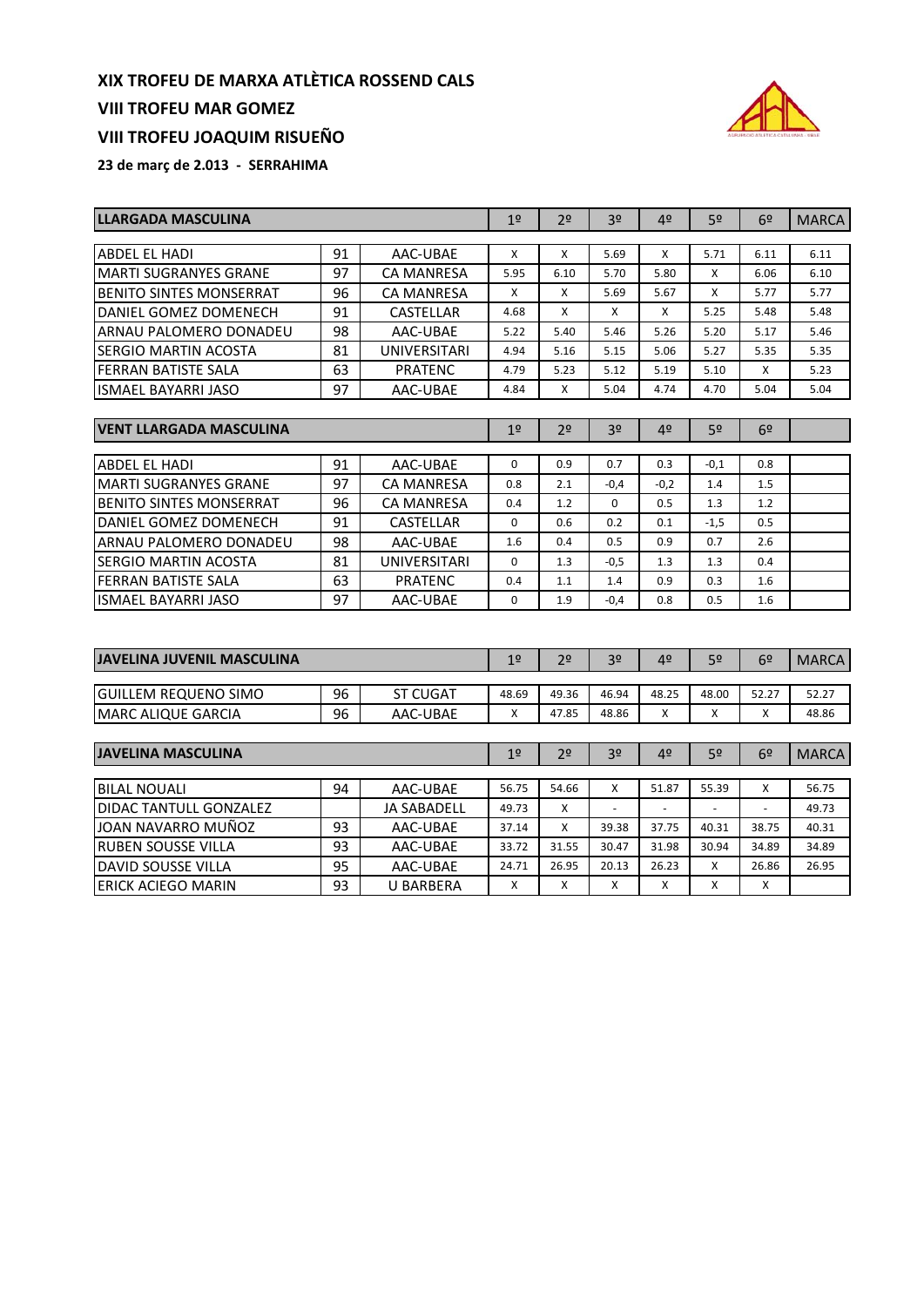# **VIII TROFEU MAR GOMEZ**

# **VIII TROFEU JOAQUIM RISUEÑO**



| LLARGADA FEMENINA                      |          | 1 <sup>°</sup>                 | 2º                 | 3 <sup>o</sup>      | 4º               | 5º           | 6 <sup>2</sup> | <b>MARCA</b>        |              |
|----------------------------------------|----------|--------------------------------|--------------------|---------------------|------------------|--------------|----------------|---------------------|--------------|
| <b>MARIA CAMPABADAL SOLE</b>           |          |                                | 5.22               | 5.02                | 5.05             | 4.91         |                |                     | 5.22         |
| ANA BIGORRA MARTI                      | 98<br>98 | <b>NASTIC</b><br><b>NASTIC</b> | 4.64               | 4.39                | 4.36             | 4.25         | 5.13<br>4.34   | 5.01<br>4.50        | 4.64         |
| MERCE SERRA CHECA                      | 98       | GAVA                           | Χ                  | 4.53                | 4.37             | X            |                | 4.25                | 4.53         |
| <b>MARIA JULVE ORELLANA</b>            | 99       | <b>NASTIC</b>                  | 4.46               | 4.48                | 4.34             | 4.23         | X              | 4.50                | 4.50         |
| NATALIA FLORENTIN MASSANA              | 98       | <b>GAVA</b>                    | 4.32               | 4.43                | 4.50             | X            | 3.89           | 4.19                | 4.50         |
| GISELA SANCHEZ MARCOS                  | 99       | <b>NASTIC</b>                  | 4.27               | 3.96                | 4.32             | 3.90         | 3.90           | 4.37                | 4.37         |
| NIRUTA LOPE GONZALEZ                   | 99       | AAC-UBAE                       | 3.77               | 3.93                | 3.95             | 4.15         | X              | 3.94                | 4.15         |
| <b>JUDIT PEREZ PEREZ</b>               | 98       | AAC-UBAE                       | 3.83               | 3.96                | 3.64             | 3.84         | 3.91           | 3.93                | 3.96         |
| ARIADNA MORENO LARA                    | 99       | AAC-UBAE                       | X                  | X                   | x                |              |                |                     |              |
|                                        |          |                                |                    |                     |                  |              |                |                     |              |
| <b>VENT LLARGADA FEMENINA</b>          |          |                                | 1 <sup>°</sup>     | 2º                  | 3º               | 4º           | 52             | 6º                  |              |
|                                        |          |                                |                    |                     |                  |              |                |                     |              |
| MARIA CAMPABADAL SOLE                  | 98<br>98 | <b>NASTIC</b>                  | 0.4<br>$\mathbf 0$ | 1.6<br>1.2          | 0.3<br>1.3       | 0.9<br>1.7   | 0.2<br>0.7     | $\mathbf{1}$<br>0.3 |              |
| ANA BIGORRA MARTI<br>MERCE SERRA CHECA | 98       | <b>NASTIC</b><br>GAVA          | $\mathbf 0$        | $\mathbf 0$         | 0.6              | $\mathbf{1}$ |                |                     |              |
| <b>MARIA JULVE ORELLANA</b>            | 99       | <b>NASTIC</b>                  | $\mathbf 0$        | 0.8                 | $\mathbf{1}$     | 0.3          | 2.1            | 1.6<br>$\Omega$     |              |
| NATALIA FLORENTIN MASSANA              | 98       | GAVA                           | $\mathbf 0$        | 0.8                 | 0.7              | 1.8          | 1.8            | 0.4                 |              |
| <b>GISELA SANCHEZ MARCOS</b>           | 99       | <b>NASTIC</b>                  | $\mathbf 0$        | 1                   | 1                | 1.1          | 0.9            | 0.7                 |              |
| NIRUTA LOPE GONZALEZ                   | 99       | AAC-UBAE                       | $\mathbf 0$        | 0.6                 | 0                | 0.2          | 1.2            | 2.1                 |              |
| <b>JUDIT PEREZ PEREZ</b>               | 98       | AAC-UBAE                       | 0.9                | 0.6                 | 0.5              | 0            | 0.8            | 0.2                 |              |
| ARIADNA MORENO LARA                    | 99       | AAC-UBAE                       | 0.5                | 0.3                 | 0.9              |              |                |                     |              |
|                                        |          |                                |                    |                     |                  |              |                |                     |              |
|                                        |          |                                |                    |                     |                  |              |                |                     |              |
|                                        |          |                                |                    |                     |                  |              |                |                     |              |
| <b>TRIPLE FEMENI</b>                   |          |                                | 1 <sup>°</sup>     | 2º                  | 3º               | 4º           | 52             | 6º                  | <b>MARCA</b> |
|                                        |          |                                |                    |                     |                  |              |                |                     |              |
| <b>MARIA CAMPABADAL SOLE</b>           | 98       | <b>NASTIC</b>                  | 10.40              | 10.38               | 10.43            | 10.20        | 9.91           | 10.52               | 10.52        |
| <b>AINA GRIFELL ROUAN</b>              | 96       | <b>CA MANRESA</b>              | 9.97               | 10.20               | 9.56             | 9.89         | 10.12          | 10.31               | 10.31        |
| ELENA SANTIAGO MERINO                  | 98       | ISS-L'HOSPITALET               | X                  | 10.01               | x                | 9.82         | X              | X                   | 10.01        |
| ANA FELIU CATALAN                      | 99       | CA MANRESA                     | 9.71               | 9.83                | 9.98             | 9.42         | 10.00          | X                   | 10.00        |
| ANA BIGORRA MARTI                      | 98       | <b>NASTIC</b>                  | 8.85               | 9.05                | 8.88             | 8.69         | 8.69           | x                   | 9.05         |
| <b>MARIA JULVE ORELLANA</b>            | 99       | <b>NASTIC</b>                  | 8.83               | 8.98                | 8.71             |              |                |                     | 8.98         |
| VENT TRIPLE FEMENI                     |          |                                | 1 <sup>°</sup>     | 2 <sup>o</sup>      | 3 <sup>o</sup>   | 4º           | 5º             | 6º                  |              |
|                                        |          |                                |                    |                     |                  |              |                |                     |              |
| MARIA CAMPABADAL SOLE                  | 98       | <b>NASTIC</b>                  | 0.4                | 0.8                 | $-0,7$           | $0.4\,$      | $-0,1$         | 1                   |              |
| <b>AINA GRIFELL ROUAN</b>              | 96       | <b>CA MANRESA</b>              | 0.3                | $-0,1$              | 1.4              | $-0,1$       | 0.7            | 0.9                 |              |
| <b>ELENA SANTIAGO MERINO</b>           | 98       | ISS-L'HOSPITALET               | $0.5\,$            | -0,4                | 1.7              | 2.8          | 1.7            | 2.8                 |              |
| ANA FELIU CATALAN                      | 99       | CA MANRESA                     | 1.1                | 0                   | 1                | 0.5          | 2.1            | 1.8                 |              |
| ANA BIGORRA MARTI                      | 98       | <b>NASTIC</b>                  | 0.8<br>0.4         | $\mathbf{1}$<br>0.3 | $-0,5$<br>$-0,2$ | $-0,6$       | 2.1            | 0.8                 |              |
| MARIA JULVE ORELLANA                   | 99       | <b>NASTIC</b>                  |                    |                     |                  |              |                |                     |              |
|                                        |          |                                |                    |                     |                  |              |                |                     |              |
| <b>JAVELINA FEMENINA</b>               |          |                                | 1 <sup>°</sup>     | 2 <sup>0</sup>      | 3º               | 4º           | 5 <sup>o</sup> | 6 <sup>2</sup>      | <b>MARCA</b> |
| NURIA FERRER MORENO                    | 81       | AAC-UBAE                       | 39.46              | 36.65               | 39.71            | 38.50        | 37.42          | x                   | 39.71        |
| KATIA COQUIS LOSSIO                    | 96       | AAC-UBAE                       | 37.03              | 38.18               | 34.56            | 35.46        | 37.01          | 35.19               | 38.18        |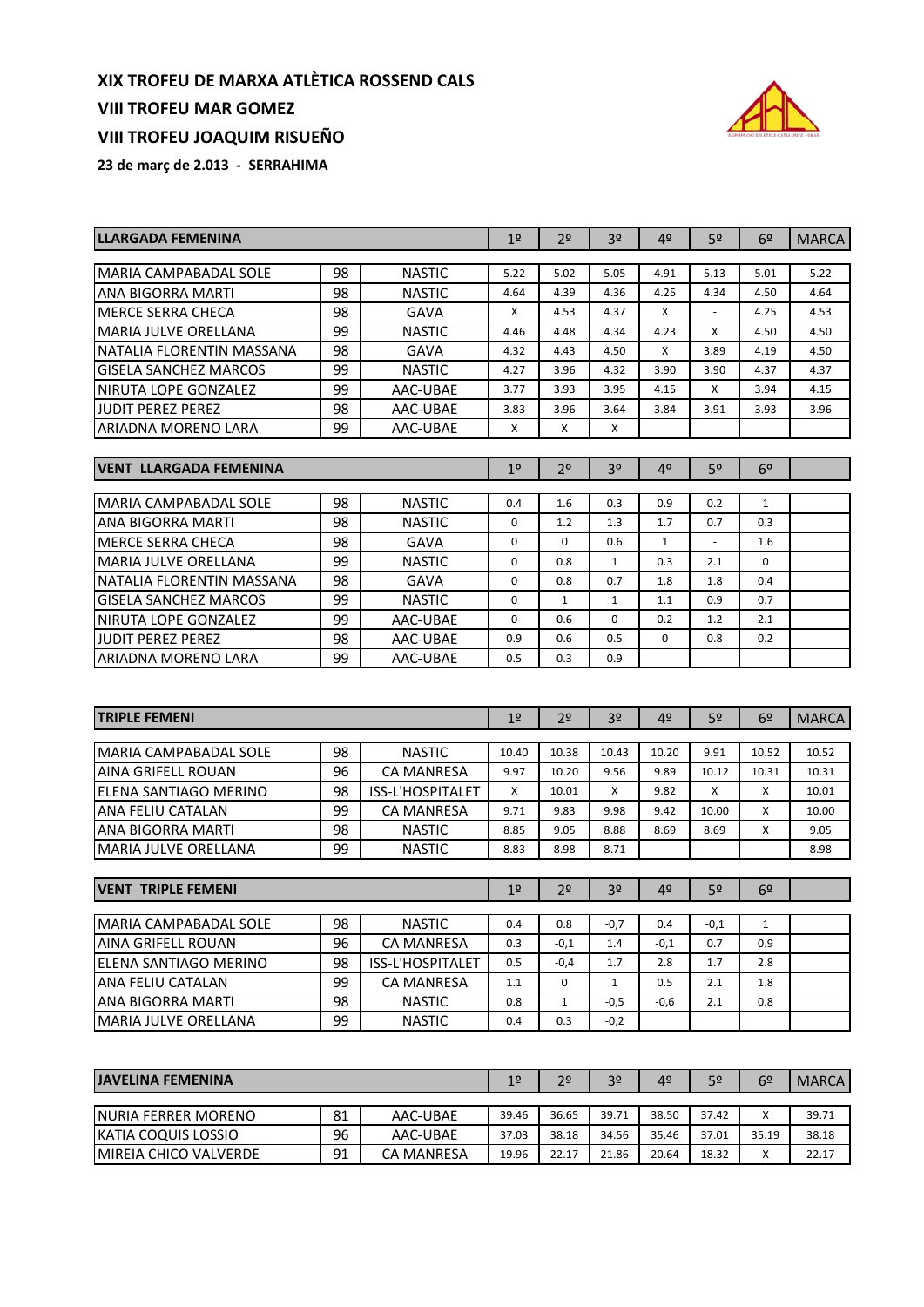#### **VIII TROFEU MAR GOMEZ**



**VIII TROFEU JOAQUIM RISUEÑO**

| <b>IDISC CADET FEMENI</b>      | 1 <sup>°</sup> | 2 <sup>o</sup>   | 3 <sup>o</sup>    | 4 <sup>°</sup> | 5º    | 6 <sup>°</sup> | <b>MARCA</b> |       |       |
|--------------------------------|----------------|------------------|-------------------|----------------|-------|----------------|--------------|-------|-------|
|                                |                |                  |                   |                |       |                |              |       |       |
| LAIA VEGA VIDAL                | 98             | AAC-UBAE         | x                 | 19.33          | x     | X              | x            | 30.57 | 30.57 |
| <b>IMERCE SERRA CHECA</b>      | 98<br>GAVA     |                  |                   |                |       | 28.84          | 28.01        | X     | 29.62 |
| <b>IREBECA CORTES ESCUDERO</b> | 99             | <b>ST CUGAT</b>  | 23.08             | 24.53          | 21.87 | 23.75          | 22.07        | x     | 24.53 |
| INAUSICA VICENS SALOMON        | 98             | ISS-L'HOSPITALET | 15.54             | 17.84          | 15.94 | X              | 12.10        | 13.83 | 17.84 |
| <b>ISARA CARO FAURE</b>        | 17.76          | X                | $\checkmark$<br>⋏ | X              | 17.57 | X              | 17.76        |       |       |

| <b>DISC FEMENI</b>         |    |                   | 1 <sup>°</sup> | 2 <sup>o</sup> | 3 <sup>o</sup> | 4º    | 5º                | 6º           | <b>MARCA</b> |
|----------------------------|----|-------------------|----------------|----------------|----------------|-------|-------------------|--------------|--------------|
|                            |    |                   |                |                |                |       |                   |              |              |
| <b>IMIREIA ROYO SAMPER</b> | 97 | FCB               | 30.88          | 31.20          | 30.11          | 32.68 | 28.48             | X            | 32.68        |
| <b>ILAURA COSTA SERRA</b>  | 96 | <b>CA MANRESA</b> | 23.29          | 19.27          | 23.00          | Χ     | 20.38             | x            | 23.29        |
| <b>KATIA COQUIS LOSSIO</b> | 96 | AAC-UBAE          | 16.25          | 15.73          | 16.12          | 18.46 | $\mathbf{v}$<br>⋏ | $\checkmark$ | 18.46        |

| <b>MARTELL JUVENIL FEMENI</b> | 1 <sup>°</sup> | 2 <sup>0</sup>   | 3º             | 4 <sup>°</sup> | 5º             | 6 <sup>2</sup> | <b>MARCA</b>   |                |              |
|-------------------------------|----------------|------------------|----------------|----------------|----------------|----------------|----------------|----------------|--------------|
|                               |                |                  |                |                |                |                |                |                |              |
| <b>ANNA PLA RAGA</b>          | 97             | AAC-UBAE         | 46.00          | 46.46          | 47.20          | 48.29          | 46.89          | 48.16          | 48.29        |
|                               |                |                  |                |                |                |                |                |                |              |
| <b>MARTELL FEMENI</b>         |                |                  | 1 <sup>°</sup> | 2 <sup>0</sup> | 3 <sup>o</sup> | 4 <sup>°</sup> | 5 <sup>o</sup> | 6 <sup>2</sup> | <b>MARCA</b> |
| JENIFER NEVADO MARTIN         | 93             | AT SAN SEBASTIAN | X              | 47.33          | 47.40          | X              | 47.07          | X              | 47.40        |
| <b>ANDREA LEON SANTONI</b>    | 95             | <b>FCB</b>       | x              | X              | 46.54          | x              | 44.50          | 44.79          | 46.54        |
| <b>MARIAN BLANCH</b>          | 42.34          | 39.25            | 44.04          | 44.92          | x              | 40.11          | 44.92          |                |              |
| IJUDITH COLOME                | 96             | AAC-UBAE         | 35.59          | 35.58          | 35.38          | X              | 34.08          | 37.02          | 37.02        |